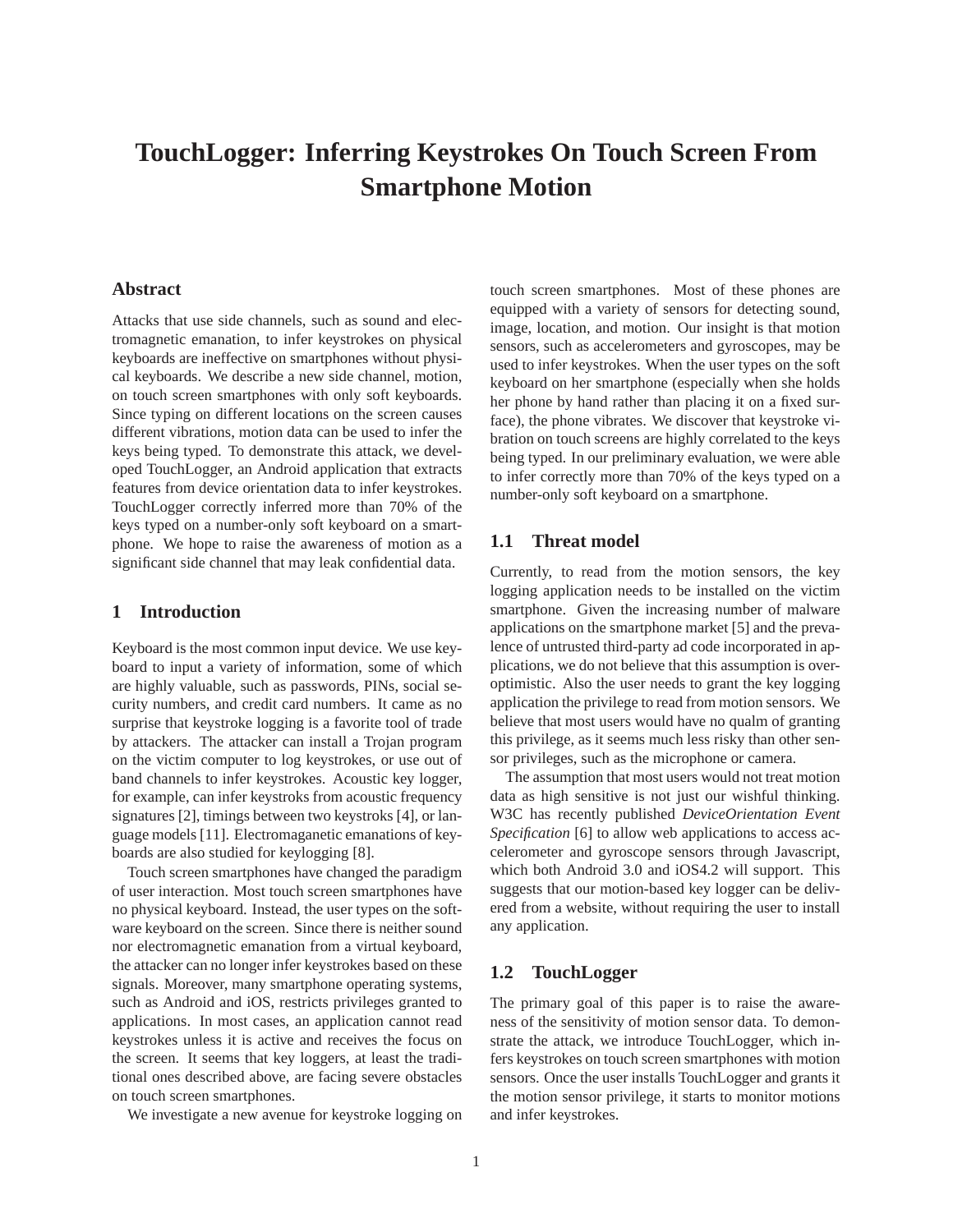# **2 Modeling and capturing typing-induced smartphone motion**

# **2.1 Modeling typing-induced motion**

Since the commercial success of the iPhone, typing on the soft keyboard on smartphones' touch screen has become the most prevalent means of input. Compared to an earlier input method that uses a stylus to touch the screen, typing with a finger causes stronger motion of the smartphone. When we type, we observe that the reflection of distant objects on the screen shifts, and the shift is consistent for each key. This suggests that we can infer keystrokes by the motion of smartphones.

The motion of a smartphone during typing depends on several factors: 1) the striking force of the typing finger; 2) the resistance force of the supporting hand; 3) the landing location of the typing finger; and 4) the location of the supporting hand on the smartphone. The first two factors mainly affect the shift of the phone, while the latter two mainly affects the rotation. We observe that the first two factors likely depend on the user, while the latter two are likely to be user-independent because (1) on each soft keyboard configuration, each key is at a fixed location, and (2) a user typically holds her smartphone in a consistent way. Therefore, we would like to extract the rotation components while filtering out the shift components from motion sensor data.

Most modern smartphone operating systems fire at least two types of events when certain motion is detected: accelerometer event and orientation event <sup>1</sup>. Initially we focused on the accelerometer event because it has higher frequency than orientation event. However, we discovered that data in accelerometer event reflect both shift and rotation, while orientation event only reflects rotation. Since we observe that typing-induced rotation is more user independent than shift, we have been using data in device orientation events for the rest of our study.

#### **2.2 Device orientation**

Data in device orientation measures angles of the device along three axes. On Android, change in the device orientation triggers an orientation event, which reports a set of intrinsic Tait-Bryan angles  $(\alpha-\beta-\gamma)$  and the event time *t* [1].

- $\bullet$   $\alpha$ : When the device rotates along the Zaxis(perpendicular to the screen plane), <sup>α</sup> (*azimuth* angle) changes in  $[0,360)$ .
- $β$ : When the device rotates along the X-axis (usually parallel to the shorter side of the screen),  $\beta$

(*pitch* angle) changes in [−180,180).

•  $\gamma$ : When the device rotates along the Y-axis (usually parallel to the longer side of the screen), γ (*roll* angle) changes in [−90,90).

On Android, an application reads the motion data by registering a motion sensor event listener, so motion data does not arrive at a constant interval. Both Android and iOS provide three accuracy levels based on event frequencies. The intervals of the motion data also depend on the hardware. For example, at the highest accuracy level, the average interval of device orientation events on an HTC Evo 4G phone is about 30ms, while that on a Motorola Droid phone is about 110ms.

# **3 Inferring keystrokes via device orientation**

We designed and implemented TouchLogger, an Android tool to infer keystrokes on the soft keyboard of smartphones from the device orientation. More precisely, TouchLogger infers the landing locations of the typing finger based on the device orientation and then looks up the corresponding keys based on the current soft keyboard configuration.

#### **3.1 Set up**

TouchLogger collects device orientation data when user types on the soft keyboard. The raw device orientation data consists of tuples  $(t_i, \alpha'_i, \beta'_i, \gamma'_i)$ ,  $i = 1...N$ , where  $t_i$ is the time of the orientation event, and  $\alpha'_i$ ,  $\beta'_i$  and  $\gamma'_i$  are the azimath, pitch and roll angles of the device, and *N* is the number of orientation events in the entire typing session.

For training and testing, we also developed an application to collect key touch events. They consist of tuples  $(L_i, t_i^s, t_i^e), i = 1...M$ , where  $L_i$  is the label of the key,  $t_i^s$ and  $t_i^e$  are the starting and ending time of the touch event, respectively, and *M* is the number of keystrokes in the session.

## **3.2 Preprocessing**

TouchLogger preprocesses the raw device orientation data before it infers keystrokes. First, it discards the azimath angle  $(\alpha)$  since rotation caused by typing mainly affects pitch  $(\beta)$  and roll  $(\gamma)$  angles. Second, it normalizes the angles by eliminating the average angles, which represent the initial orientation of the device and are therefore irrelevant to the keystrokes. Finally, to identify the starting and ending time of keystrokes, TouchLogger calculates the Peak-to-Average ratios of the  $\beta$  and

<sup>1</sup>Data in orientation events are mainly derived from the output of accelerometer sensor, It is different from the data in gyroscope event.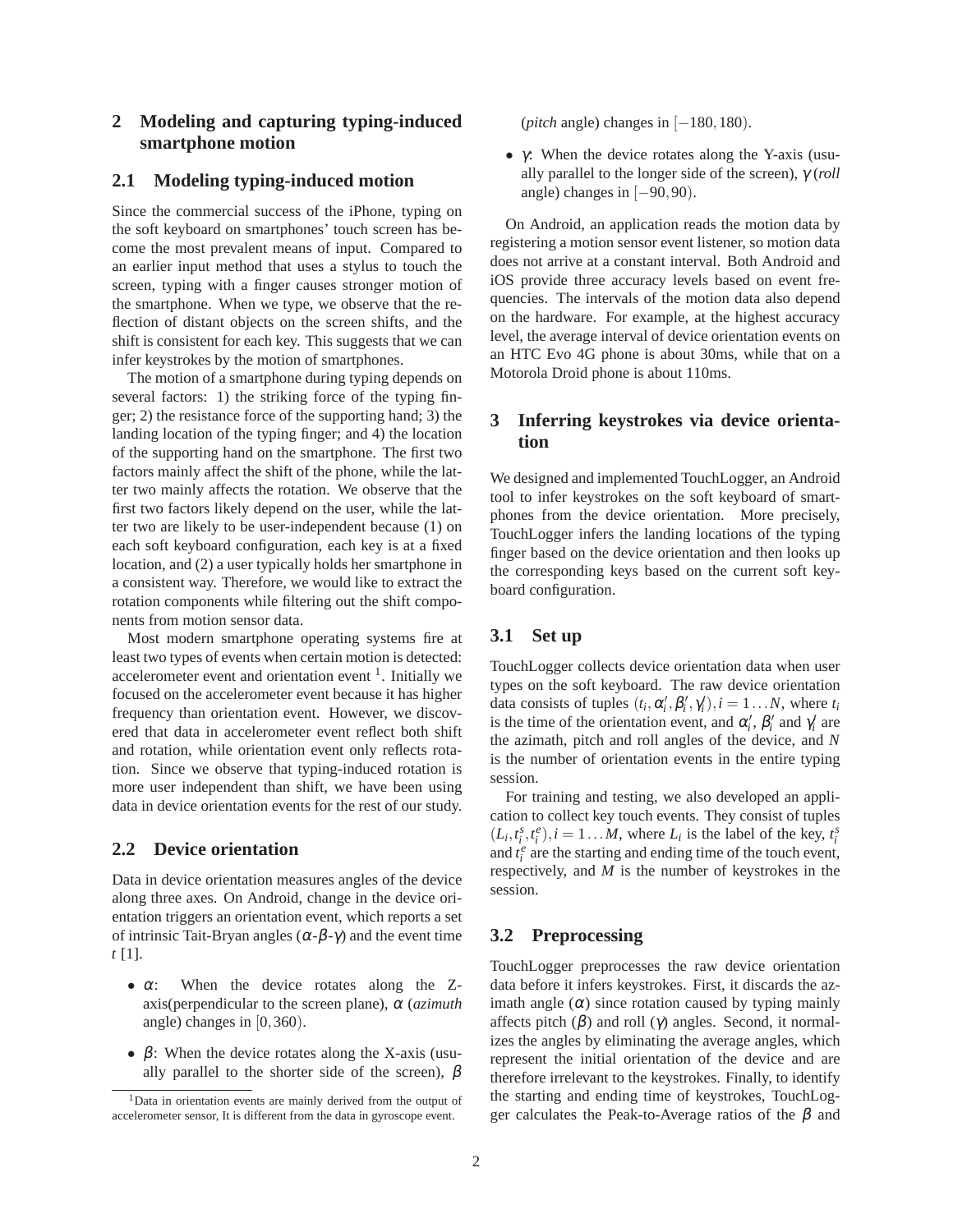γ angles, as these ratios are much larger during typing. Then, during each keystroke (TouchLogger detects the duration of each keystroke based on orientation events rather than keystroke events), TouchLogger converts the raw device orientation data into to a series of tuples  $(t_i, \beta_i = \beta'_i - \bar{\beta}'_i, \gamma_i = \gamma'_i - \bar{\gamma}'_i)$ . We call each tuple the *motion signal* of a keystroke.

#### **3.3 Basic feature extraction**

TouchLogger infers keystrokes based on *features* in motion signals. A good feature should be consistent among motion signals caused by the same keystroke while being distinctive between motion signals caused by different keystrokes.

Because we observed that keystrokes affect the rotation angle of the screen, a naive feature would be the ratio of maximum pitch angle over the maximum roll angle  $max(\beta)/max(\gamma)$ . However, our experiments showed that this feature is inconsistent among motion signals for the same keystroke. We found that pitch angle and roll angle do not reach their peaks simultaneously. Figure 1 illustrates the paths of the pitch and roll angles as the device vibrates during typing. Each path exhibits a pattern with two lobes, each on one side of the horizontal axis. During a keystroke, the pitch and roll angles move from the center of the pattern to the vertex  $(max(\sqrt{\beta^2 + \gamma^2}))$ on the upper  $\lvert \text{obe}(\beta > 0)$  through one path, and then to the vertex on the lower lobe( $\beta$  < 0) via another path, and finally back to the center of the pattern.

We observed that the lobes of the patterns produced by the same key point to similar directions, while the angles of the lobes vary for different keys. Figure 1 shows that the upper lobes of the patterns point to up left for keys 1, 4, and 7, to straight up for keys 2, 5, and 8, and to up right for keys 3, 6, and 9. This observation is consistent with the position of these keys on the soft keyboard (Figure 3). The directions of the lower lobes also demonstrate similar patterns. Therefore, we use lobe direction as the feature for inferring keystrokes.

Each lobe consists of two path segments, one from the horizontal axis up to the vertex, and the other one from the vertex down to the horizontal axis. To measure the direction of a lobe, TouchLogger searches for the *dominating edge* on each path, and the direction of the lobe is the bisector of the angle between the two dominating edges.

For each pattern, we extract two features: the angle between the direction of the upper lobe and the x-axis (*AUB*, or *Angle of Upper Bisector*), and the angle between the direction of the lower lobe and the x-axis (*ALB*, or *Angle of Lower Bisector*) as shown in Figure 1.

# **3.4 Classification**

We use supervised learning to infer keystrokes from features extracted in Section 3.3.

**Training** During the training phase, we provide TouchLogger with a data set that consists of motion signals with their corresponding keys. Assuming that the features of the same key have a Gaussian distribution, Touch Logger calculates the mean  $(\mu_{AUB}^k, \mu_{ALB}^k)$  and standard deviation  $(\sigma_{AUB}^k, \sigma_{ALB}^k)$  for each key *k*.

**Classification** During classification, TouchLogger extracts *AUB* and *ALB* from each motion signal and calculates the probabilities that the signal corresponds to each key using the *probability density function* for Gaussian distribution:

$$
p_{AUB}^k = \frac{1}{\sigma_{AUB}^k \sqrt{2\pi}} exp(-\frac{(AUB - \mu_{AUB}^k)^2}{2\sigma_{AUB}^k})
$$
 (1)

$$
p_{ALB}^k = \frac{1}{\sigma_{ALB}^k \sqrt{2\pi}} exp(-\frac{(ALB - \mu_{ALB}^k)^2}{2\sigma_{ALB}^k)^2})
$$
 (2)

$$
p^k = p^k_{AUB} \times p^k_{ALB} \tag{3}
$$

TouchLogger determines the key as  $\arg \max_{k} p^{k}$ . Our evaluation shows an accuracy rate of 50.6%.

#### **3.5 Advanced feature extraction**

Beside lobe direction, we observed that the width of the lobes can also be used to distinguish keystrokes. Therefore we added two more pairs of features to improve the keystroke inference.

The first pair of features are the angles of the two dominating edges (*AU* and *AL* in Figure 1). We calculate the means  $\mu_{AU}^k$ ,  $\mu_{AL}^k$  and standard deviations  $\sigma_{AU}^i$ ,  $\sigma_{AL}^k$  in the training phase. During classification, TouchLogger determines the key as  $\arg\max_k P^k$  where

$$
P^k = p^k_{AUB} \times p^k_{ALB} \times p^k_{AU} \times p^k_{AL} \tag{4}
$$

Our evaluation shows that these features improve the classification accuracy to 64.8%.

The second pair of features are the average width of the upper (and lower) lobe, defined as the area of the polygon formed by the upper (and lower) lobes and the horizontal axis divided by the pitch angle (y axis value) of the upper (or lower) vertex. Combining all these three pairs of features (two from this section and one from Section 3.3), TouchLogger successfully inferred 71.5% of all keystrokes.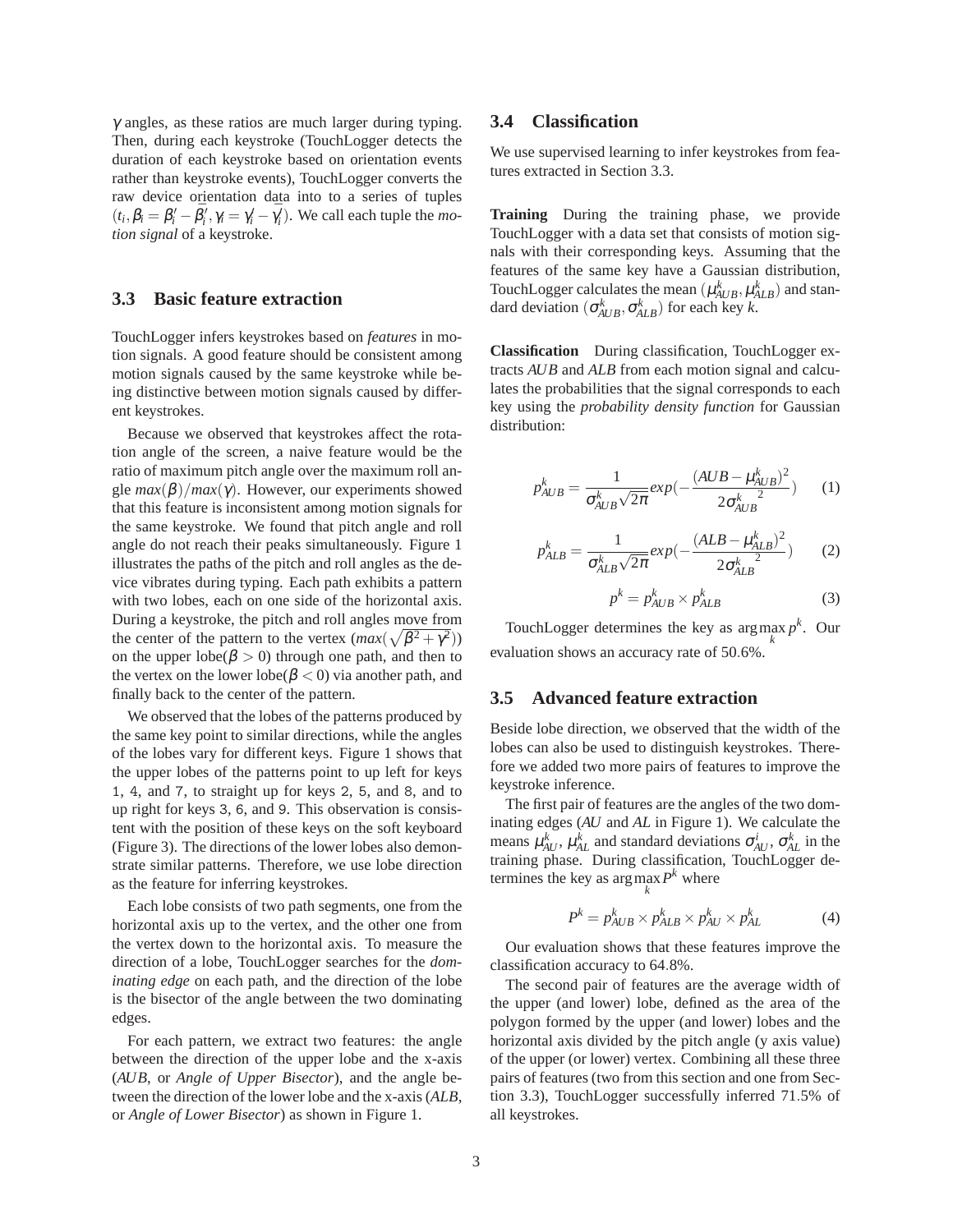

Figure 1: Typical patterns of patch angles and roll angles when different digit keys are pressed. We extract features from these patterns.

Figure 2 shows the means and standard deviations of all three pairs of features. The x axis represents features associated with the upper lobe while the y axis represents features associated with the lower lobe. The boxes represent the range of features in the training data, where the center of each box represents the mean of each feature while the width and height represent half of the standard deviations. The distances between the boxes reflect the quality of the features. For example, Figure 2 shows that the first pair of features are a good discriminator between keys 1, 2 and 3 or keys 4, 5 and 6, but not between keys 1 and 4 or keys 3 and 9. The other two pairs of features are inferior to the first pair on most keys (because the boxes are much closer to each other), but they complement the first feature pair as they can distinguish keys 1 and 4 or keys 3 and 9 better.

#### **4 Evaluation**

We conducted a preliminary evaluation of TouchLogger on an HTC Evo 4G smartphone. Figure 3 shows the user interface of the data collecting application. We collected three datasets of keystrokes on a number-only soft keyboard in the landscape mode. Each dataset includes multiple sessions containing from 4 to 25 consecutive keystrokes. The datasets cover all the 16 keys on the soft keyboard, but we use only the data on the digit keys to train and evaluate TouchLogger.

TouchLogger achieves an accuracy rate of over 70% on each datasets. The largest data set has 449 strokes of

| ক                       |                            |                        | ※ 十国 ① 12:58                   |  |  |  |  |  |  |  |  |  |
|-------------------------|----------------------------|------------------------|--------------------------------|--|--|--|--|--|--|--|--|--|
| <b>TypeMotionSensor</b> |                            |                        |                                |  |  |  |  |  |  |  |  |  |
|                         | Pressed keys (by username) | <b>Start Recording</b> |                                |  |  |  |  |  |  |  |  |  |
| 1                       | $2$ ABC                    | 3 DEF                  |                                |  |  |  |  |  |  |  |  |  |
| 4 GHI                   | <b>5</b> JKL               | <b>6 MNO</b>           | п                              |  |  |  |  |  |  |  |  |  |
| 7 PRQS                  | 8 TUV                      | 9<br>WXYZ              | DEL<br>$\overline{\mathbf{x}}$ |  |  |  |  |  |  |  |  |  |
| $\ast$ :                |                            |                        | 发送                             |  |  |  |  |  |  |  |  |  |

Figure 3: Data collection application.

digit keys, and TouchLogger correctly inferred 71.5% of them. Table 1 shows the inference result on each key. The keys with highest accuracy rates are digits 1 and 9, both located on the corner of the soft keyboard. This is consistent with Figure 2, which shows that the feature boxes for keys 1 and 9 are separated further than those for the other keys. Among all the 90 false inference rates (all the rates not on the diagonal) in Table 1, 12 of them are larger than or equal to 10%. Out of these 12 worse cases, in 9 cases the inferred key is in the same column as the actual key, and in 7 cases the inferred key is next to the actual key in the same column. This suggests that physical proximity decreases inference accuracy.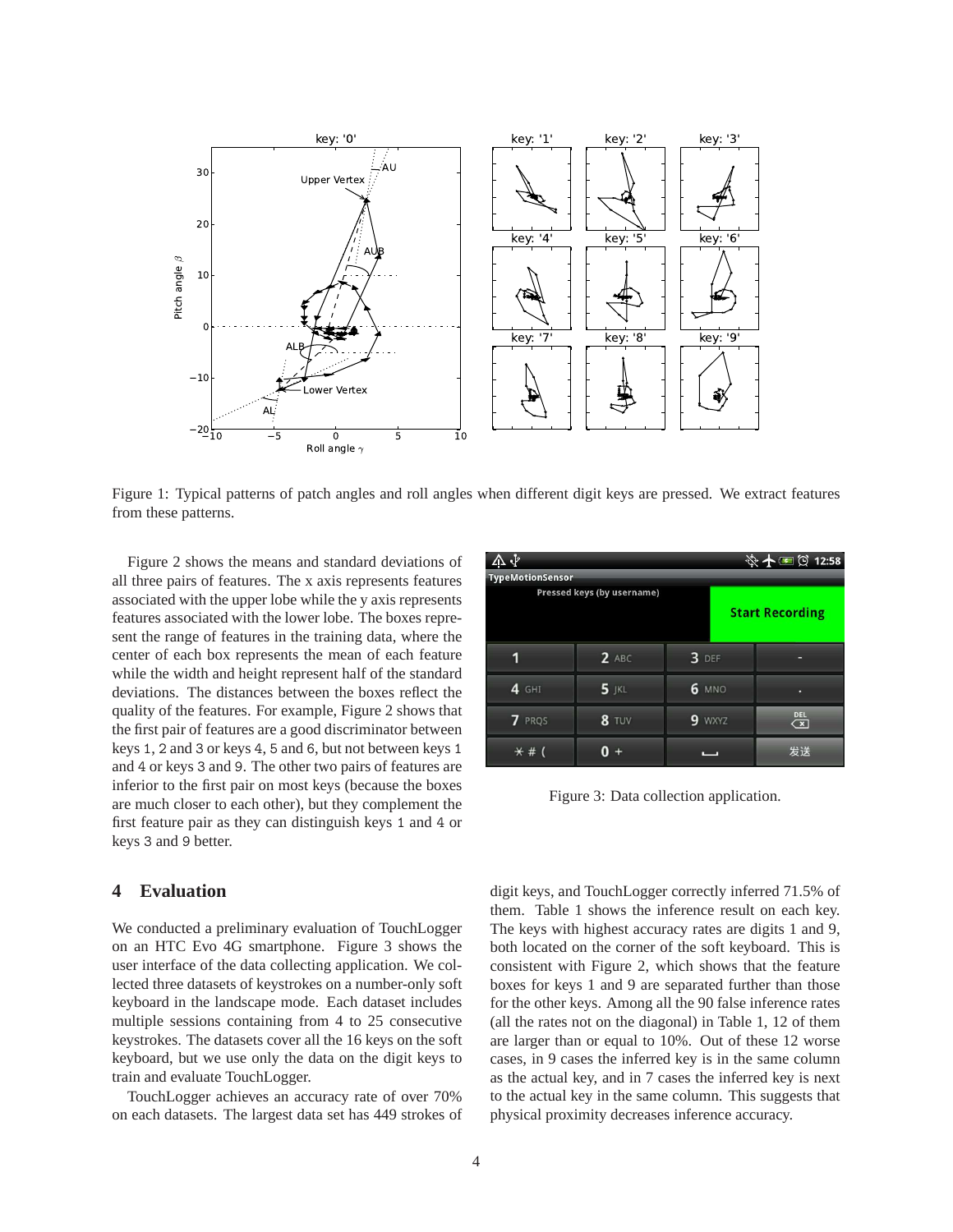

Figure 2: The distribution of three pairs of features extracted from the device orientation data over different digit keys. Each pair has one value for the upper lobe of the pattern and one for the lower lobe. The horizontal and vertical centers of each box represent the means of one feature pair while its width and length represent the standard deviations. The digits around the boxes are their corresponding keys.

**Size of training dataset** The smaller the required training dataset, the easier it is for the attacker. We examined the convergence of the mean and standard deviation of the features used in classification as the training set size increases. Figure 4 shows that *AUB* and *ALB* for one key converge decently after 5 keystrokes.



Figure 4: The relationship between the means of signatures and the size of the training set.

## **5 Discussions**

**Factors affecting accuracy rate** The motion of the smartphone during keystroke is affected by many factors, such as the typing force, the resistance force of the holding hand, the original orientation of the device, and the location where the supporting hand holds the device. Among these factors, only the last one may have significant impact on TouchLogger, because it may change the pivot points of the device. However, our evaluation suggests that a user usually supports his smartphone at the same location. The datasets presented in Section 4 are collected from the same user on multiple days, where the user held his device in his naturally way each time rather than striving to be consistent.

**Application to other devices** We believe that TouchLogger can be applied to other devices. Particularly, we expect TouchLogger to perform even better on devices with larger screens, such as tablet computers.

**Other motion sensors** TouchLogger uses data in device orientation events, which are mainly derived from the accelerometer. We could try other sensors that capture motion. Gyroscope, for instance, measures the rate of rotation around the X,Y and Z axises, and its output can be easily converted to device orientation through integral. Camera could also be used to detect motion.